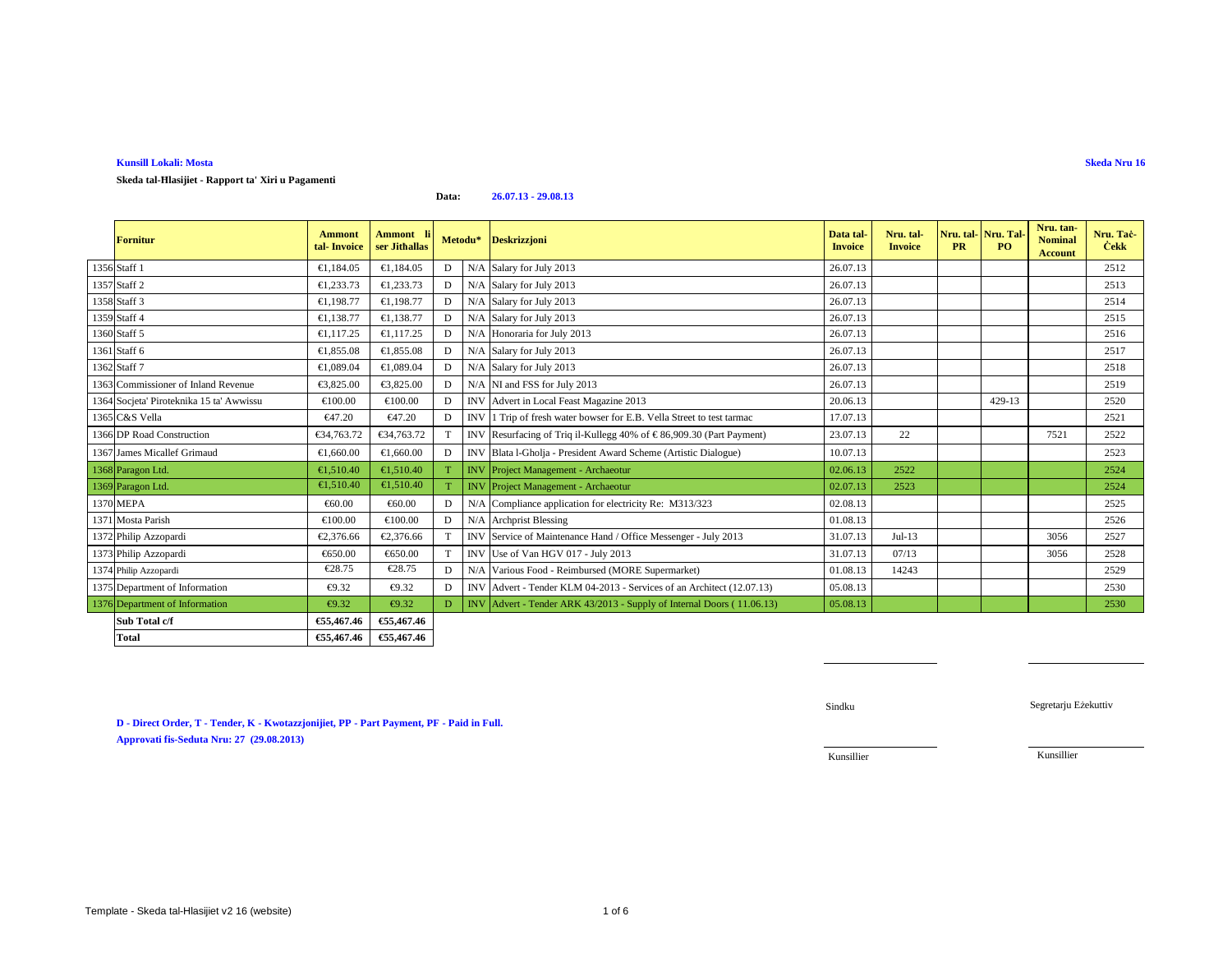**Total**

**Kunsill Lokali: Mosta**

**Fornitur**

**Skeda tal-Ħlasijiet - Rapport ta' Xiri u Pagamenti**

|      | Sub Total b/f (page 1 of 6                     | €55,467.46              | €55,467.46 |    |            |                                                                                            |          |          |  |         |      |
|------|------------------------------------------------|-------------------------|------------|----|------------|--------------------------------------------------------------------------------------------|----------|----------|--|---------|------|
|      | Sub Total c/f                                  | €4,347.05               | €4,347.05  |    |            |                                                                                            |          |          |  |         |      |
|      | 1399 Socjeta Filarmonika Nicolo Isourd         | €100.00                 | €100.00    | D  | <b>INV</b> | Advert in Magazine                                                                         | 20.06.13 |          |  |         | 2543 |
|      | 1398 ARMS Ltd.                                 | €55.59                  | €55.59     | D  |            | INV 31 General Building Contractor 26.4.13 - 31.05.13                                      | 23.06.13 | 17051146 |  | 2130/40 | 2542 |
|      | 1397 ARMS Ltd.                                 | €178.20                 | €178.20    | D  | <b>INV</b> | 31 General Building Contractor 0102.13 - 25.04.13                                          | 19.05.13 | 16889544 |  | 2130/40 | 2541 |
|      | 1396 ARMS Ltd.                                 | €176.45                 | €176.45    | D  | <b>INV</b> | Town Hall 25.04.13 - 31.05.13                                                              | 23.06.13 | 17051165 |  | 2130    | 2540 |
|      | 1395 ARMS Ltd.                                 | €69.99                  | €69.99     | D  | <b>INV</b> | Town Hall 01.02.13 - 24.04.13                                                              | 19.05.13 | 16889548 |  | 2130    | 2539 |
|      | 1394 James Micallef Grimaud                    | €1,203.00               | €1,203.00  | D  |            | INV List of materials used for Blata l-Gholja - President Award Scheme (Artistic Dialogue) | 04.07.13 | 129      |  |         | 2538 |
|      | 1393 GO p.l.c                                  | €13.86                  | €13.86     | D  | <b>INV</b> | 79416841 - Rental July 2013 Consumpion June 2013                                           | 08.07.13 | 33505418 |  |         | 2537 |
|      | 1392 GO p.l.c                                  | €61.13                  | €61.13     | D  | <b>INV</b> | 99990002 - Rental July 2013 Consumption June 2013                                          | 08.07.13 | 33466556 |  |         | 2536 |
|      | 1391 GO p.l.c                                  | €491.38                 | €491.38    | D  | <b>INV</b> | Billing Summary - Rental July 208 Consumption June 2013                                    | 11.07.13 | 33534142 |  |         | 2535 |
|      | 1390 GO p.l.c                                  | €27.73                  | €27.73     | D  | <b>INV</b> | Mosta Youth Empowerment Centre - Ratal June 13 Consumption May 13                          | 15.07.13 | 33549756 |  |         | 2534 |
|      | 1389 Light Design Solutions Ltd.               | €1,159.94               | €1,159.94  | D  | <b>INV</b> | <b>Electrical fittings - Heritag Quote LDS</b>                                             |          |          |  |         | 2533 |
|      | 1388 Permanent Secretary, Ministry for Tourism | €150. $@$               | €150.00    | D  |            | INV Advert - ARK 51/2013 on 17.07.13                                                       | 06.08.13 |          |  |         | 2532 |
|      | 1387 Permanent Secretary, Ministry for Tourism | €200. $\textcircled{0}$ | €200.00    | D  |            | INV Advert - ARK $48/2013 + 50/2013$ on 26.0613                                            | 06.08.13 |          |  |         | 2532 |
|      | 1386 Permanent Secretary, Ministry for Tourism | €150. $\omega$          | €150.00    | D  | <b>INV</b> | Advert - ARKQ 41-47/2013 on 05.06.13                                                       | 06.08.13 |          |  |         | 2532 |
|      | 1385 Permanent Secretary, Ministry for Tourism | €85.00                  | €85.00     | D  |            | INV Advert - ARK 43-13 on 12.06.13                                                         | 06.08.13 |          |  |         | 2532 |
|      | 1384 Permanent Secretary, Ministry for Tourism | €50.00                  | €50.00     | D  |            | INV Advert - ARK 49-2013 on 26.06.13                                                       | 06.08.13 |          |  |         | 2532 |
|      | 1383 Permanent Secretary, Ministry for Tourism | €75.00                  | €75.00     | D  | <b>INV</b> | Advert - KLM 04-2013 on 17.07.13                                                           | 06.08.13 |          |  |         | 2532 |
|      | 1382 Permanent Secretary, Ministry for Tourism | €62.50                  | € $62.50$  | D  | <b>INV</b> | Advert - Change of Places Re; Feast Kioskon 24.04.13                                       | 06.08.13 |          |  |         | 2532 |
| 1381 |                                                |                         |            |    |            | <b>CANCELLED</b>                                                                           |          |          |  |         | 2531 |
|      | 1380 Department of Information                 | €9.32                   | €9.32      | D. |            | $\text{INV}$ Advert -Tender ARK 51/2013 - Civil Works (19.07.13)                           | 05.08.13 |          |  |         | 2530 |

# **D - Direct Order, T - Tender, K - Kwotazzjonijiet, PP - Part Payment, PF - Paid in Full. Approvati fis-Seduta Nru: 24 (29.08.20 Approvati fis-Seduta Nru: 27 (29.08.2013) 13)**

**€59,814.51 €59,814.51**

#### **Data:26.07.13 - 29.08.13**

**Ammont tal- | Ammont li ser Jithallas | Deskrizzjoni Deskrizzjoni | Data tal-** | Data tal-<br>| **Invoice** | **Invoice** | **Invoice** | **Invoice** | **Invoice** | **Invoice** | **Invoice** | **Invoice** | **Invoice** | **Invoice** | **Invoi** 

1377 Department of Information  $\bigoplus$  9.32  $\bigoplus$  9.32 D INV Advert - Tender ARK 48/2013 - Light fittings (21.06.13) 05.08.13

**Metodu\***

1378 Department of Information  $\bigoplus$  9.32  $\bigoplus$  9.32 D INV Advert - Tender ARK 49/2013 - Car Park ( 28.06.13) 05.08.13

1379 Department of Information  $\epsilon_{9.32}$   $\epsilon_{9.32}$  D INV Advert Tender ARK 50/2013 - Concrete Works (28.06.13) 05.08.13

Sindku

**Nru. tal- Invoice Nru. tal- PR**

**Nru. Tal- PO**

2530

2530

2530

**Nru. tan- Nominal Account**

Segretarju Eżekuttiv

Kunsillier

Kunsillier

**Skeda Nru 16**

**Nru. Taċ- <sup>Ċ</sup>ekk**

 $2$  of 6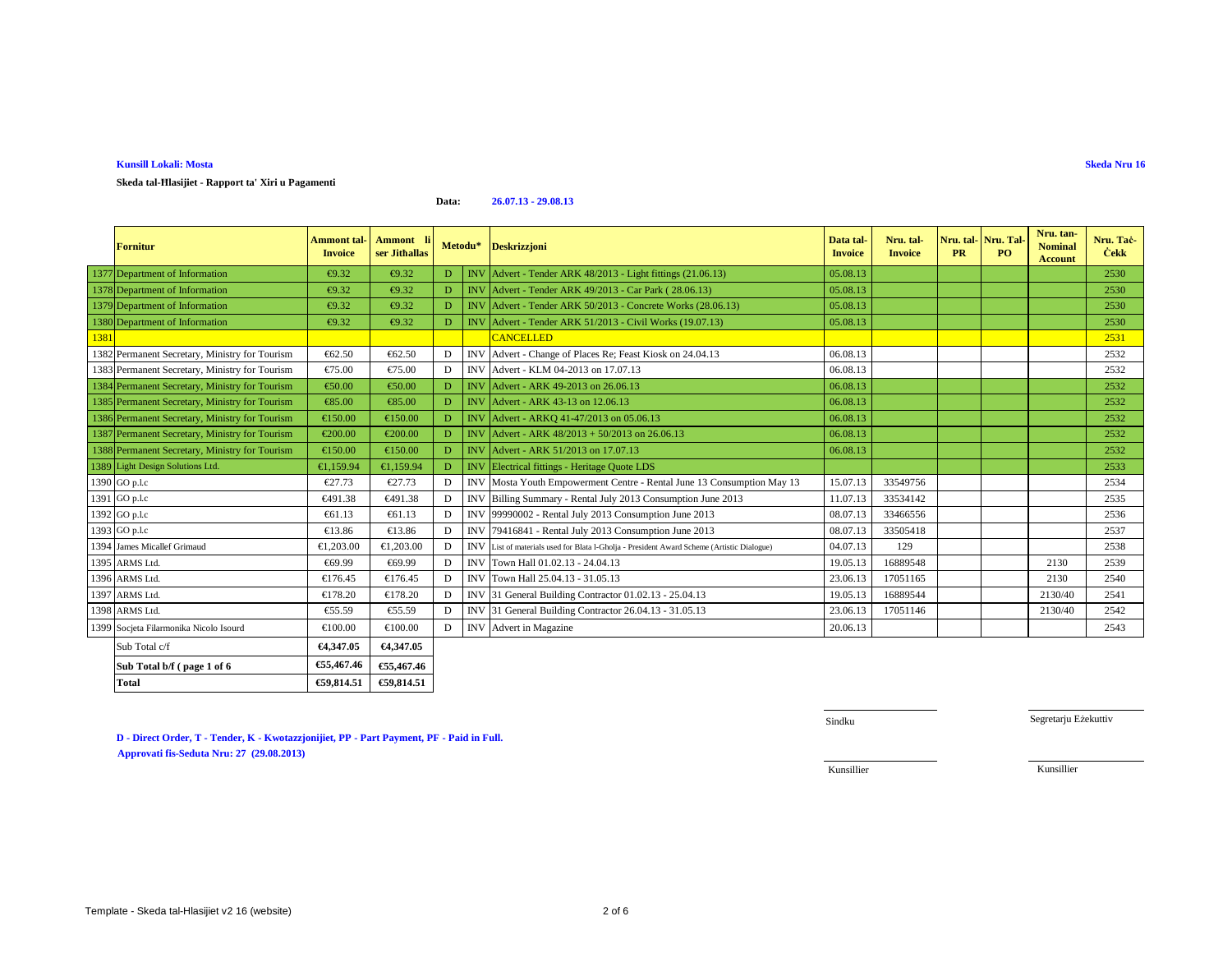#### **Data:26.07.13 - 29.08.13**

| <b>Fornitur</b>                                | Ammont tal-<br><b>Invoice</b> | Ammont li<br>ser Jithallas |   |            | Metodu* Deskrizzjoni                                                           | Data tal-<br><b>Invoice</b> | Nru. tal-<br><b>Invoice</b> | <b>PR</b> | Nru. tal   Nru. Tal<br>P <sub>O</sub> | Nru. tan-<br><b>Nominal</b><br><b>Account</b> | Nru. Tač<br><b>Cekk</b> |
|------------------------------------------------|-------------------------------|----------------------------|---|------------|--------------------------------------------------------------------------------|-----------------------------|-----------------------------|-----------|---------------------------------------|-----------------------------------------------|-------------------------|
| 1400 Zaffarese Signs + Display Ltd.            | €339.50                       | €339.50                    |   | <b>IN</b>  | Printing & Inst. of Publicity Billboard 2mtr x 2mtr (M313 and M323)            | 30.07.13                    | 4467                        |           |                                       |                                               | 2544                    |
| 1401 MUESAC                                    | €150.00                       | €150.00                    | D |            | INV Refundable Re: Corporation Agreement - Application EU Fund Citizen Deposit | 14.08.13                    |                             |           |                                       |                                               | 2545                    |
| 1402 Permanent Secretary, Ministry for Tourism | €150.0                        | €150.00                    | D |            | INV Advert ARK 52 - 57/2013 on 14.08.13 (Archaeotur)                           | 14.08.13                    |                             |           |                                       |                                               | 2546                    |
| 1403 Mosta FC Youth Nursery                    | €350.00                       | €350.00                    | D | <b>INV</b> | Cost of referees at the tournament held on $06.08.13 \& 12.08.13$              | 13.08.13                    |                             |           |                                       |                                               | 2547                    |
| 1404 Philip Azzopardi                          | €70.61                        | €70.61                     | D | <b>INV</b> | Various Drinksfor Local Feast 2013                                             | 16.08.13                    |                             |           |                                       |                                               | 2548                    |
| 1405 MEPA                                      | €900.00                       | €900.00                    | D | <b>INV</b> | Fine for Ta' Bistra Catacombs (Ara A) - PA/01596/13 (Archaeotur)               | 14.08.13                    | B0064048-1196-2             |           |                                       |                                               | 2549                    |
| 1406 EMDP                                      | €50.00                        | €50.00                     | D |            | INV MEPA Fees - Submission of all plansARK 05/11 (Archaeotur)                  | 02.07.13                    | 1107                        |           |                                       |                                               | 2550                    |
| 1407 GO plc                                    | €101.03                       | €101.03                    | D | <b>INV</b> | 99990002 - Rental August 2013 Conumption July 2013                             | 12.08.13                    | 33932454                    |           |                                       |                                               | 2551                    |
| 1408 GO plc                                    | €15.83                        | €15.83                     | D | <b>INV</b> | 79416841 - Rental August 2013 Consumption July 2013                            | 12.08.13                    | 33984947                    |           |                                       |                                               | 2552                    |
| 1409 GO plc                                    | €502.11                       | €502.11                    | D | <b>INV</b> | Billing Summary - Rental August 013 Consumption July 2013                      | 14.08.13                    | 34010618                    |           |                                       |                                               | 2553                    |
| 1410 Jeamik Lifts Ltd.                         | €20,500.00                    | €20,500.00                 |   | <b>INV</b> | Installation of lift at Ta' Bistra (Archaetur)                                 | 22.08.13                    | JML 356/13                  |           |                                       |                                               | 2554                    |
| 1411 Permanent Secretary, Ministry for Tourism | €100.0                        | €100.00                    | D |            | INV Advert ARK41/2013 (2) 09.09.13 (Archaectur)                                | 23.08.13                    |                             |           |                                       |                                               | 2555                    |
|                                                |                               |                            |   |            |                                                                                |                             |                             |           |                                       |                                               |                         |
| 1412 Arjakon                                   | €996.00                       | €996.00                    | O | <b>INV</b> | Supply & install of one airwell AC unit - Library                              | 29.07.13                    | 70003324                    |           | $457 - 13$                            |                                               | 2556                    |
| 1413 B.Grima & Sons Ltd                        | €1.117.00                     | €1.117.00                  | D | <b>INV</b> | Varion Paint and Thinner                                                       | 27.05.13                    | 1798                        |           | 409-13                                | 2365                                          | 2557                    |
| 1414 Calleja Ltd.                              | €201.62                       |                            | D | <b>INV</b> | Various Maintenance (Roundabouts)                                              | 30.07.13                    | 70004071                    |           | $465 - 13$                            |                                               | 2558                    |
| 1415 Calleja Ltd.                              | €10.24                        | €211.86                    | D | <b>INV</b> | Various Maintenane (Roundabouts)                                               | 30.07.13                    | 70004075                    |           | $464 - 13$                            |                                               | 2558                    |
| 1416 Datatrak IT Services Ltd.                 | €23.54                        | €23.54                     | D | <b>INV</b> | 2 preregion tickets June 2013                                                  | 30.06.13                    | 1010610                     |           |                                       | 3610/000                                      | 2559                    |
| 1417 Ell's Urban Services                      | €1.690.49                     | €1.690.49                  |   | <b>INV</b> | RoadPatching Works in Triq ir-Refugjati                                        | 15.04.13                    | MOWRP01/13                  |           |                                       | 2310/002                                      | 2560                    |
| 1418 Ell's Urban Services                      | €1,233.73                     | €1,233.73                  |   | <b>INV</b> | RoadPatching Works in Triq il-Poeta                                            | 15.04.13                    | MOWRP01/13                  |           |                                       | 2310/002                                      | 2560                    |
| 1419 Ell's Urban Services                      | €286.19                       | €286.19                    |   | <b>INV</b> | Road Pathing Works in Triq Tal-Blata L-Gholja                                  | 15.04.13                    | MOWRP01/13                  |           |                                       | 2310/002                                      | 2560                    |
| Sub Total c/f                                  | €28,787.89                    | €28,787.89                 |   |            |                                                                                |                             |                             |           |                                       |                                               |                         |
| Sub Total b/f (page 2 of 6)                    | €59,814.51                    | €59,814.51                 |   |            |                                                                                |                             |                             |           |                                       |                                               |                         |
| <b>Total</b>                                   | €88,602.40                    | €88,602.40                 |   |            |                                                                                |                             |                             |           |                                       |                                               |                         |

**Skeda Nru 14**

Sindku

Segretarju Eżekuttiv

**D - Direct Order, T - Tender, K - Kwotazzjonijiet, PP - Part Payment, PF - Paid in Full.Approvati fis-Seduta Nru: 27 (29.08.2013)**

**Total €88,602.40 €88,602.40**

Kunsillier

Kunsillier

**Kunsill Lokali Mosta**

**Skeda tal-Hlasijiet - Rapport ta' Xiri u Pagamenti**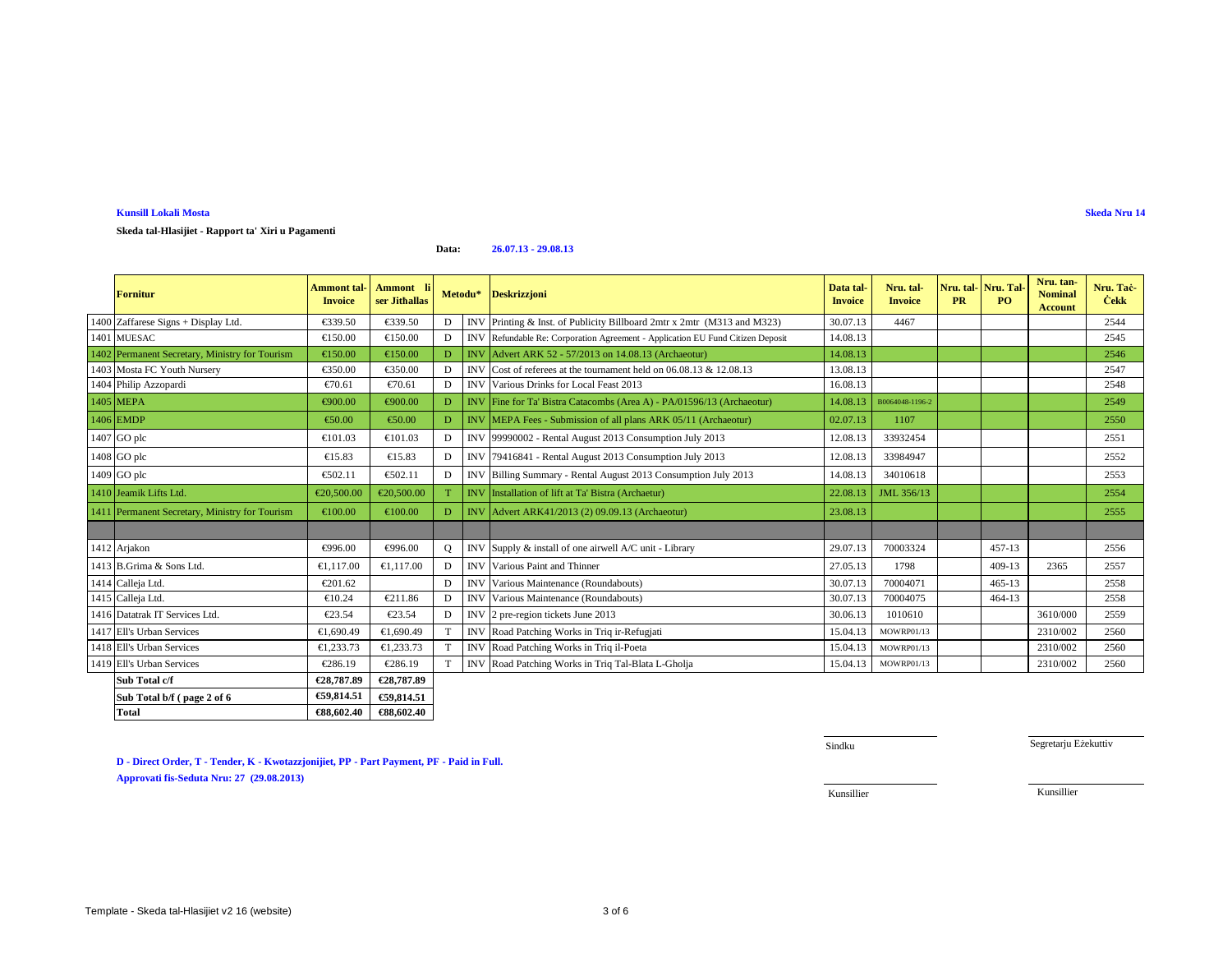#### **Kunsill Lokali MostaSkeda Nru 14**

**Skeda tal-Hlasijiet - Rapport ta' Xiri u Pagamenti**

**Data:26.07.13 - 29.08.13**

| Fornitur                                 | <b>Ammont</b> tal-<br><b>Invoice</b> | Ammont li<br>ser Jithallas |             | Metodu*    | <b>Deskrizzjoni</b>                                                     | Data tal-<br><b>Invoice</b> | Nru. tal-<br><b>Invoice</b> | Nru. tal-<br><b>PR</b> | Nru. Tal<br>PO. | Nru. tan<br><b>Nominal</b><br><b>Account</b> | Nru. Tac-<br><b>Cekk</b> |
|------------------------------------------|--------------------------------------|----------------------------|-------------|------------|-------------------------------------------------------------------------|-----------------------------|-----------------------------|------------------------|-----------------|----------------------------------------------|--------------------------|
| 1420 Ell's Urban Services                | €622.82                              | €622.82                    |             | <b>INV</b> | Road Pathing Works in Wesghet il-Plejju                                 | 15.04.13                    | <b>MOWRP01/13</b>           |                        |                 | 2310/002                                     | 2560                     |
| 1421 Ell's Urban Services                | €1,005.03                            | €1,005.03                  | T           | <b>INV</b> | RoadPatching Works in Triq il-Lunzjata                                  | 15.04.13                    | MOWRP01/13                  |                        |                 | 2310/002                                     | 2560                     |
| 1422 Ell's Urban Services                | €184.44                              | €184.44                    | T           | IN         | Road Pathing Works in Triq it-Trinkatur                                 | 15.04.13                    | <b>MOWRP01/13</b>           |                        |                 | 2310/002                                     | 2560                     |
| 1423 Ell's Urban Services                | €795.25                              | €795.25                    | T           | <b>INV</b> | Road Pathing Works in Triq is-Snajja                                    | 15.04.13                    | MOWRP01/13                  |                        |                 | 2310/002                                     | 2560                     |
| 1424 Ell's Urban Services                | €346.05                              | €346.05                    | T           | <b>INV</b> | Road Pathing Works in Triq il-Baqqunier                                 | 15.04.13                    | MOWRP01/13                  |                        |                 | 2310/002                                     | 2560                     |
| 1425 Ell's Urban Services                | €421.71                              | €421.71                    | T           | IN         | Road Pathing Works in Triq il-Garrier                                   | 15.04.13                    | MOWRP01/13                  |                        |                 | 2310/002                                     | 2560                     |
| 1426 Ell's Urban Services                | €44.27                               | €44.27                     | T           | <b>INV</b> | Road Patchig Works in Triq L-Izmaratur                                  | 15.04.13                    | MOWRP01/13                  |                        |                 | 2310/002                                     | 2560                     |
| 1427 Ell's Urban Services                | €328.41                              | €328.41                    | T           | <b>INV</b> | Road Pathing Works in Triq il-Bdiewa, Sqaq Nru.4 (Bidnija)              | 15.04.13                    | MOWRP01/13                  |                        |                 | 2310/002                                     | 2560                     |
| 1428 Ell's Urban Services                | €1,036.48                            | €1,036.48                  | T           | IN         | RoadPatching Works in Triq il-Bdiewa (Bidnija)                          | 15.04.13                    | MOWRP01/13                  |                        |                 | 2310/002                                     | 2560                     |
| 1429 Ell's Urban Services                | €285.46                              | €285.46                    | T           | <b>INV</b> | Road Pathing Works in Triq tal-Millord (Bidnija)                        | 15.04.13                    | MOWRP01/13                  |                        |                 | 2310/002                                     | 2560                     |
| 1430 Ell's Urban Services                | €555.30                              | €555.30                    | T           | <b>INV</b> | Road Pathing Works in Triq Ta' Mlit                                     | 15.04.13                    | MOWRP01/13                  |                        |                 | 2310/002                                     | 2560                     |
| 1431 Ell's Urban Services                | €62.41                               | €62.41                     | T           | <b>INV</b> | Road Patchig Works in Triq il-Kissier                                   | 15.04.13                    | MOWRP01/13                  |                        |                 | 2310/002                                     | 2560                     |
| 1432 Ell's Urban Services                | €198.92                              | €198.92                    | T           | <b>INV</b> | Road Pathing Works in Triq il-Snajja                                    | 15.04.13                    | MOWRP01/13                  |                        |                 | 2310/002                                     | 2560                     |
| 1433 Ell's Urban Services                | €1,430.17                            | €1,430.17                  | T           | <b>INV</b> | RoadPatching Works in Triq tal-Qares                                    | 15.04.13                    | MOWRP01/13                  |                        |                 | 2310/002                                     | 2560                     |
| 1434 Ell's Urban Services                | €297.05                              | €297.05                    | T           | IN         | Road Pathing Works in Triq taz-Zebbug (Bidnija)                         | 15.04.13                    | MOWRP01/13                  |                        |                 | 2310/002                                     | 2560                     |
| 1435 Ell's Urban Services                | €661.53                              | €661.53                    | T           | <b>INV</b> | Road Pathing Works in Triq il-Bidnija                                   | 15.04.13                    | <b>MOWRP01/13</b>           |                        |                 | 2310/002                                     | 2560                     |
| 1436 Ell's Urban Services                | €4,460.46                            | €4,460.46                  |             |            | Inclusive SVAT (also as per chq no. 2487 dated 25.07.13)                | 15.04.13                    | MOWRP01/13                  |                        |                 | 2310/002                                     | 2560                     |
| 1437 Environmental Landscapes Cons. Ltd. | €3,380.83                            | €3380.83                   | T           | <b>INV</b> | Cleaning & Maintennace of Parks and Gardens May 2013                    | 31.05.13                    | 9701                        |                        |                 | 3061                                         | 2561                     |
| 1438 Frankie Mifsud                      | €831.25                              |                            | T           | <b>INV</b> | Maintenance and Cleaning of Public Convenience May 2013                 | 31.05.13                    | 12                          |                        |                 | 3053                                         | 2562                     |
| 1439 Frankie Mifsud                      | €831.25                              | €1,662.50                  | T           | <b>INV</b> | Maintenance ad Cleaning of Public Convenience June 2013                 | 31.06.13                    | 13                          |                        |                 | 3053                                         | 2562                     |
| 1440 Gauci Borda & Co. Ltd.              | €205.31                              | €205.31                    | D           | <b>INV</b> | VariousMaintenance - Varnish                                            | 06.06.13                    | 93575                       | $420 - 13$             |                 | 2210/002                                     | 2563                     |
| 1441 Housing Authority                   | €1,677.49                            | €1,677.49                  | D           | IN         | Shops 15 Binja tal-Isperanza Taz-Zokkrija 21.07.13 - 20.01.14           | 18.06.13                    | R15763                      |                        |                 | 2400                                         | 2564                     |
| 1442 Joseph Demicoli                     | €100.00                              | €100.00                    | $\mathbf D$ | <b>INV</b> | Entertainmenfor Lejla Agrarja 2013                                      | 13.07.13                    | 32013                       | 444-13                 |                 |                                              | 2565                     |
| 1443 Dr. Joe Mifsud                      | €590.00                              | €590.00                    | T           | <b>INV</b> | Legal Fees May2013                                                      | 11.06.13                    |                             |                        |                 | 3140                                         | 2566                     |
| 1444 Koperattiva Tabelli u Sinjali       | €462.50                              | €462.50                    | D           | INV        | Various Traffic Signs                                                   | 21.05.13                    | 17945                       | 389/401-13             |                 | 3059                                         | 2567                     |
| 1445 Maurice E. Galea                    | €1,752.30                            | €1,752.30                  | D           | <b>INV</b> | Adjudication Report - KLM 10/2012 Tender for Street Cleaning & Sweeping | 02.06.13                    |                             |                        |                 | 3130                                         | 2568                     |
| 1446 Mario Mallia                        | €76.79                               | €76.79                     | D           | <b>INV</b> | 4x Delineatori - Maginatori White and Black w/two reflectors            | 05.06.13                    | 1651                        | 422-13                 |                 | 2365                                         | 2569                     |
| Sub Total c/f                            | €22,643.48                           | €22,643.48                 |             |            |                                                                         |                             |                             |                        |                 |                                              |                          |
| Sub Total b/f (page 3 of 6               | €88,602.40                           | €88,602.40                 |             |            |                                                                         |                             |                             |                        |                 |                                              |                          |

**D - Direct Order, T - Tender, K - Kwotazzjonijiet, PP - Part Payment, PF - Paid in Full. Approvati fis-Seduta Nru: 27 (29.08.2013)**

**€111,245.88 €111,245.88**

Sindku

Segretarju Eżekuttiv

**Total**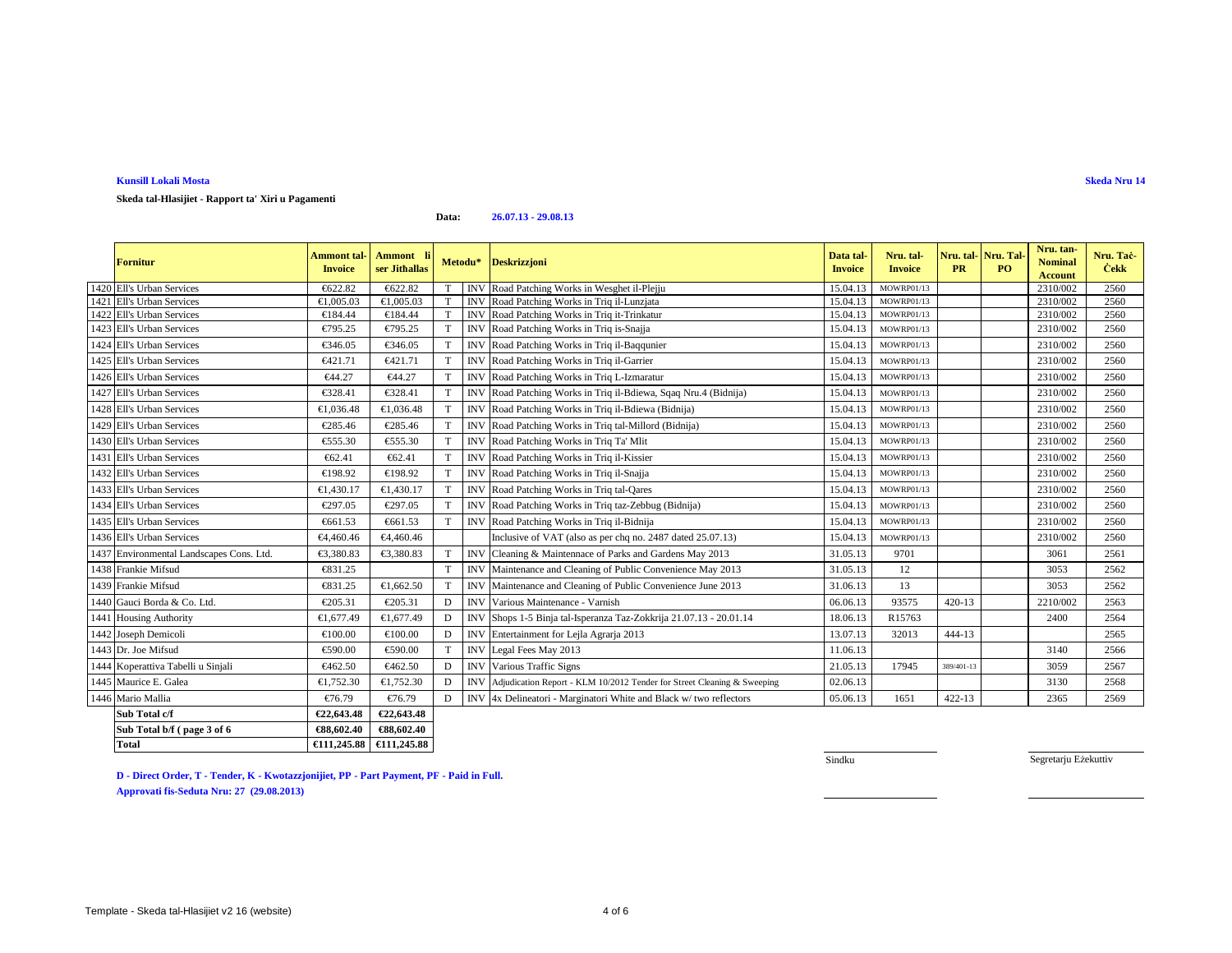### **Kunsill Lokali: MostaSkeda Nru 16**

# **Skeda tal-Ħlasijiet - Rapport ta' Xiri u Pagamenti**

#### **Data:26.07.13 - 29.08.13**

| <b>Fornitur</b>                   | Ammont tal·<br><b>Invoice</b> | Ammont li<br>ser Jithallas | Metodu* |            | <b>Deskrizzjoni</b>                                                                              | Data tal<br><b>Invoice</b> | Nru. tal-<br><b>Invoice</b> | Nru. tal   Nru. Tal<br><b>PR</b> | <b>PO</b> | Nru. tan-<br><b>Nominal</b><br><b>Account</b> | Nru. Taċ-<br><b>Cekk</b> |
|-----------------------------------|-------------------------------|----------------------------|---------|------------|--------------------------------------------------------------------------------------------------|----------------------------|-----------------------------|----------------------------------|-----------|-----------------------------------------------|--------------------------|
| 1447 Mailbox Services Ltd.        | €172.22                       | €172.22                    | K       |            | INV Set of fagainst our Invoice 20/2013                                                          | 11.06.13                   | 1371                        |                                  |           | 2970                                          | 2570                     |
| 1448 Northern Cleaning Group Ltd. | €13,387.01                    | €13,387.0                  | T       | <b>INV</b> | Waste Collection May 2013                                                                        | 31.05.13                   | 5/13                        |                                  |           | 3041                                          | 2571                     |
| 1449 Nestle                       | €17.88                        | €17.88                     | D       | <b>INV</b> | Coffee                                                                                           | 04.06.13                   | 402543                      | 416-13                           |           | 2220                                          | 2572                     |
| 1450 Primatel                     | €110.92                       | €110.92                    | D       | IN'        | Datastream Preferential Rate up t 18.10.13                                                       | 01.07.13                   | 9735                        |                                  |           |                                               | 2573                     |
| 1451 R&G Hardware Stores          | €17.00                        |                            | D       | <b>INV</b> | Various Maintenance                                                                              | 28.06.13                   | 32866                       | $441 - 13$                       |           | 2210/002                                      | 2574                     |
| 1452 R&G Hardware Stores          | €57.66                        | €74.66                     | D       | IN'        | Various Maitenance                                                                               | 02.07.13                   | 30480                       | 442-13                           |           | 2210/002                                      | 2574                     |
| 1453 RGS Supplies Ltd.            | €83.15                        | €83.15                     | D       | <b>INV</b> | Various Cartidges                                                                                | 11.04.13                   | 271628                      | 379-13                           |           |                                               | 2575                     |
| 1454 Silver Star Transport Ltd.   | €45.00                        |                            | T       | <b>INV</b> | Outing DayCentre - Transport Services 15.05.13                                                   | 31.05.13                   | 10003040                    |                                  |           | 3364                                          | 2576                     |
| 1455 Silver Star Transport Ltd.   | €118.00                       |                            | T       | <b>INV</b> | Outing DayCentre - Transport Services 18.05.13                                                   | 31.05.13                   | 10003042                    |                                  |           | 3364                                          | 2576                     |
| 1456 Silver Star Transport Ltd.   | $-666.50$                     | €96.50                     |         |            | Set off against The Mosta Local Council Invoice no. 22-2013 Re: Council Magazine Advert Issue 43 |                            |                             |                                  |           |                                               | 2576                     |
| 1457 The Lighthouse Keepers       | €214.35                       | €214.35                    | T       |            | <b>INV</b> StreetLighting Maintenance                                                            | 05.06.13                   | <b>KLMS 1800</b>            |                                  |           | 3010                                          | 2577                     |
| 1458 The Lighthouse Keepers       | €31.98                        | €31.98                     | T       | <b>INV</b> | Street Lighting Maintenance                                                                      | 04.06.13                   | <b>KLMS 1801</b>            |                                  |           | 3010                                          | 2577                     |
| 1459 The Lighthouse Keepers       | €142.80                       | €142.80                    | T       | <b>INV</b> | StreetLighting Maintenance                                                                       | 04.06.13                   | <b>KLMS 1803</b>            |                                  |           | 3010                                          | 2577                     |
| 1460 The Lighthouse Keepers       | €33.08                        | €33.08                     | T       | <b>INV</b> | Street Lighting Maintenance                                                                      | 04.06.13                   | <b>KLMS 1804</b>            |                                  |           | 3010                                          | 2577                     |
| 1461 The Lighthouse Keepers       | €45.95                        | €45.95                     | T       | <b>INV</b> | Street Lighting Maintenance                                                                      | 04.06.13                   | <b>KLMS 1805</b>            |                                  |           | 3010                                          | 2577                     |
| 1462 The Lighthouse Keepers       | €37.50                        | €37.50                     | T       | INV        | Street Lahting Maintenance                                                                       | 04.06.13                   | <b>KLMS 1806</b>            |                                  |           | 3010                                          | 2577                     |
| 1463 The Lighthouse Keepers       | €34.82                        | €34.82                     | T       | <b>INV</b> | Street Lighting Maintenance                                                                      | 04.06.13                   | <b>KLMS 1807</b>            |                                  |           | 3010                                          | 2577                     |
| 1464 The Lighthouse Keepers       | €6.97                         | €6.97                      | T       | <b>INV</b> | <b>Street Lighing Maintenance</b>                                                                | 04.06.13                   | <b>KLMS 1808</b>            |                                  |           | 3010                                          | 2577                     |
| 1465 The Lighthouse Keepers       | €32.03                        | €32.03                     | T       | <b>INV</b> | Street Lighting Maintenance                                                                      | 04.06.13                   | <b>KLMS 1809</b>            |                                  |           | 3010                                          | 2577                     |
| 1466 The Lighthouse Keepers       | €6.97                         | €6.97                      | T       | <b>INV</b> | <b>Street Lighing Maintenance</b>                                                                | 04.06.13                   | <b>KLMS 1810</b>            |                                  |           | 3010                                          | 2577                     |
| 1467 The Lighthouse Keepers       | €25.62                        | €25.62                     | T       | <b>INV</b> | Street Lihting Maintenance                                                                       | 04.06.13                   | <b>KLMS 1811</b>            |                                  |           | 3010                                          | 2577                     |
| 1468 The Lighthouse Keepers       | €5.92                         | €5.92                      | T       | IN         | <b>Street Lighing Maintenance</b>                                                                | 04.06.13                   | <b>KLMS 1812</b>            |                                  |           | 3010                                          | 2577                     |
| 1469 The Lighthouse Keepers       | €30.00                        | €30.00                     | T       | <b>INV</b> | Street Lahting Maintenance                                                                       | 04.06.13                   | <b>KLMS 1813</b>            |                                  |           | 3010                                          | 2577                     |
| 1470 The Lighthouse Keepers       | €39.55                        | €39.55                     | T       | <b>INV</b> | Street Lighting Maintenance                                                                      | 04.06.13                   | <b>KLMS 1814</b>            |                                  |           | 3010                                          | 2577                     |
| 1471 The Lighthouse Keepers       | €30.00                        | €30.00                     | T       | <b>INV</b> | Street Lighting Maintenance                                                                      | 04.06.13                   | <b>KLMS 1815</b>            |                                  |           | 3010                                          | 2577                     |
| Sub total c/f                     | €14,659.88                    | €14,659.88                 |         |            |                                                                                                  |                            |                             |                                  |           |                                               |                          |
| Sub total b/f (page 4 of 6)       |                               | €111,245.88 €111,245.88    |         |            |                                                                                                  |                            |                             |                                  |           |                                               |                          |

**Sindku** Sindku Sindku Sindku Sindku Sindku Sindku Sindku Sindku Sindku Sindku Sindku Sindku Sindku Sindku Sindku

**D - Direct Order, T - Tender, K - Kwotazzjonijiet, PP - Part Payment, PF - Paid in Full.**

**Total €125,905.76 €125,905.76**

**Approvati fis-Seduta Nru: 27 (29.08.2013)**

Kunsillier Kunsillier

Segretarju Eżekuttiv

Kunsillier